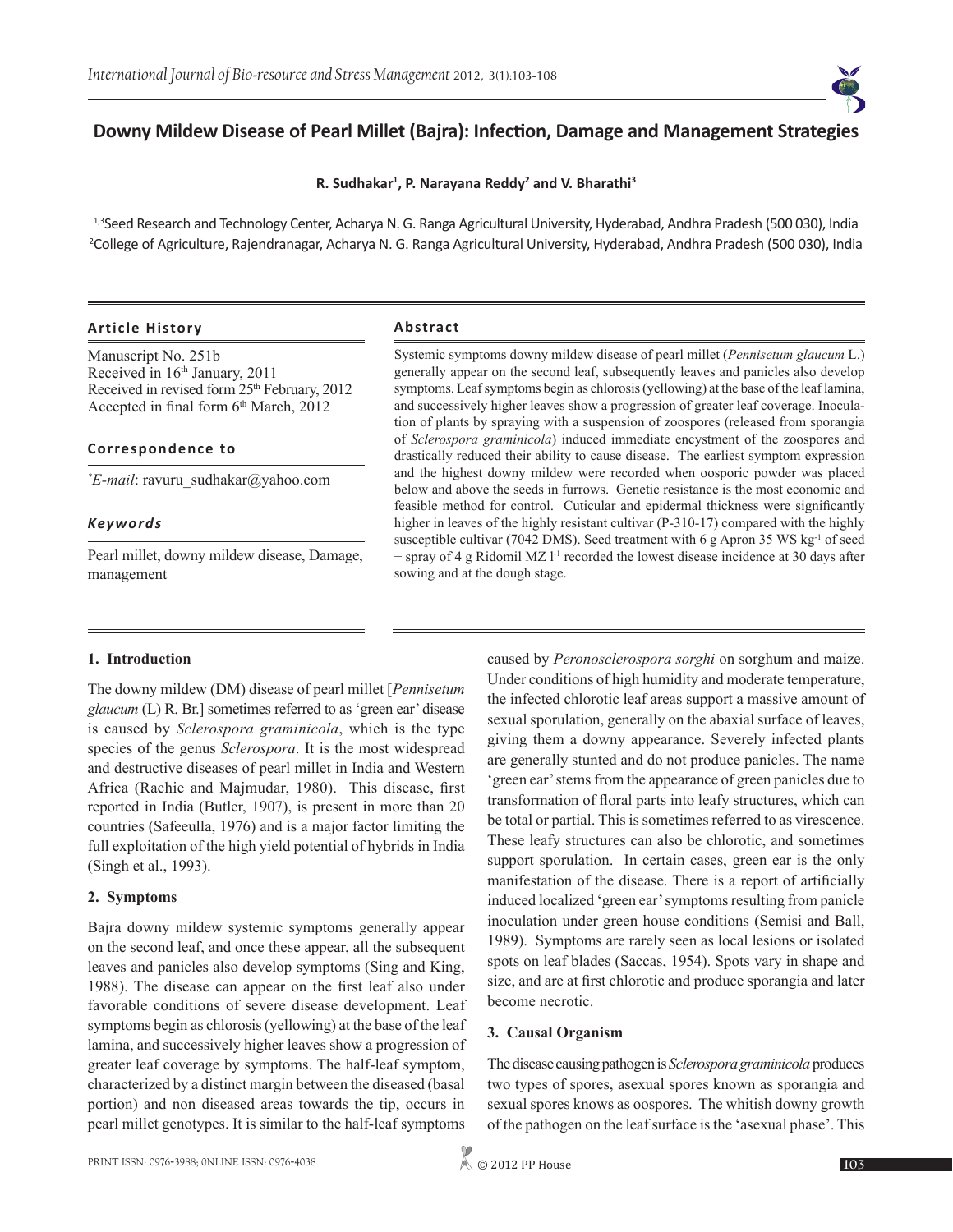phase is generally followed by the 'sexual phase' in which oospores are produced within leaf tissues.

#### *3.1. Asexual phase*

Sporangiophores are short, stout, determinate and dichotomously branched structures that emerge from systemically infected leaves through stomata. Sporangia are reproduced on sterigmata located at the tips of sporangiophore branches. Fully developed sporangia are hyaline, thin-walled, ellipsoid or broadly elliptic and papillae, with dimensions of 15-22 x 12-21 µm (Saccas, 1954; Jouan and Delassus, 1971). It was recently determined that sporangial production can occur between 10 and 30ºC with an optimum production at 20ºC (Singh et al., 1987). Sporangia germinate indirectly by producing zoospores. The number of zoospores per sporangium may vary from 1-12 (Shetty, 1987). Zoospores swim for 30-60 min, encyst, and then germinate by forming a germ tube. Sporangia liberate zoospores at a wide temperature range (10-45ºC). Similarly, germ tube grows at temperatures ranging from 15 to 35ºC. Zoospores retain their infectivity for about 4 h at 30ºC, and for a longer period at lower temperatures (Singh and Gopinath, 1990).

#### *3.2. Sexual phase*

The process of sexual reproduction in *Sclerospora graminicola* is initiated in antheridia (male) and oogonia (female) and culminates in the formation of oospores. Oospores are produced in large numbers. As a rule, in *Sclerospora* spp. the oogonial wall is fused with the oospore wall, which is a major identifying feature of this genus. The mature oospore is spherical and brownish yellow and measures  $32 \mu m (22-35 \mu m)$  in diameter. Two mating types have been identified and are considered to be necessary for the production of oospores, illustrating the heterothallic nature of the pathogen (Michelmore et al., 1982). Many workers have reported on the germination of oospores, both directly by germ tubes and indirectly by the liberation of zoospores, with great variation in the frequency of germination (Nene and Singh, 1976). However, these results have generally not been reproducible. Recently, however, Panchbhai et al. (1991) reported obtaining up to 76% germination when oospores were treated with sodium hypochlorite (clorox).

### **4. Infection**

Inoculation of plants by spraying with a suspension of zoospores (released from sporangia of *Sclerospora graminicola*) induced immediate encystment of the zoospores and drastically reduced their ability to cause disease. Chilling suspensions of sporangia prior to spraying delayed zoospore release and was an effective method for maintaining infection potential. Chilling resulted in some abnormal zoospore structures being released from sporangia before zoospore release, a small reduction in diseases incidence was observed when chilled inoculums was used, probably due to cold disruption of zoosporogenesis.

For large scale disease resistance screening, this reduction is outweighed by the benefit of uniform and adequately high disease pressure that can be obtained over many hours using chilled spore suspension (Jones et al., 2001). The inheritance of avirulence in *Sclerospora graminicola* was studied by hybridizing the isolates Sg 139-4 (Mat A), highly virulent, and Sg 110-9 (Mat B), avirulent, on pearly millet genotype IP 18292 under pot culture experimentation with artificial inoculation. Downy mildew incidence was recorded two weeks after inoculation. Avirulence was dominant over virulence and a single gene pair (AA/Aa) controlled avirulence in isolate Sg 110-9 to a corresponding resistance gene *Rsg1*. The pattern of segregation of virulence: avirulence suggested the presence of a gene-for-gene interaction between *Sclerospora graminicola* and *P*. *glaucum* (Pushpavathi et al., 2006)*.*

# **5. Epidemiology**

The studies on epidemiological aspects of downy mildew of pearl millet reveals that the earliest symptom expression and the highest downy mildew were recorded when oosporic powder was placed below and above the seeds in furrows. Incorporation of oospores over the seed in furrow gave better results than the present practices of pre-sowing furrow application of oospores below the seed for field screening of pearl millet cultivars for downy mildew resistance. The amount of oosporic powder applied was correlated positively with disease incidence and negatively with the time taken to express disease symptoms. A high negative correlation between the age of seedlings at the time of sporangial inoculation and disease incidence was observed. The infection rate ('r') of the disease was highest in the unprotected plot. The magnitude of reduction in 'r' with Ridomil (metalaxyl) spray was greater than seed treatment with Apron (metalaxyl) (Gupta and Singh, 2000).

### **6. Management Strategies for the Control of Downy Mildew**

### *6.1. Genetic resistance*

Genetic resistance is the most economic and feasible method for control for downy mildew (*Sclerospora graminicola*) of pearl millet. To identify genes for DM resistance with diverse origin, a total of 539 accessions of 12 wild *Pennisetum* spp. from 17 countries evaluated in green house and field-disease nurseries. Out of these, 223 accessions were found DM free in all the tests. DM resistance genes from these wild species will be useful in the control of this disease, if found different from those of pearl millet (Singh and Navi, 2000). The inheritance of resistance to downy mildew disease and the defense-related enzymes β-1,3-glucanase and peroxidase was studied in crosses of pearl millet using a generation-mean analysis. The significance of scaling tests revealed the existence of nonallelic interactions in the inheritance of resistance to downy mildew as well as with the enzymes. Among the gene effects, both additive and dominant effects were significant. All the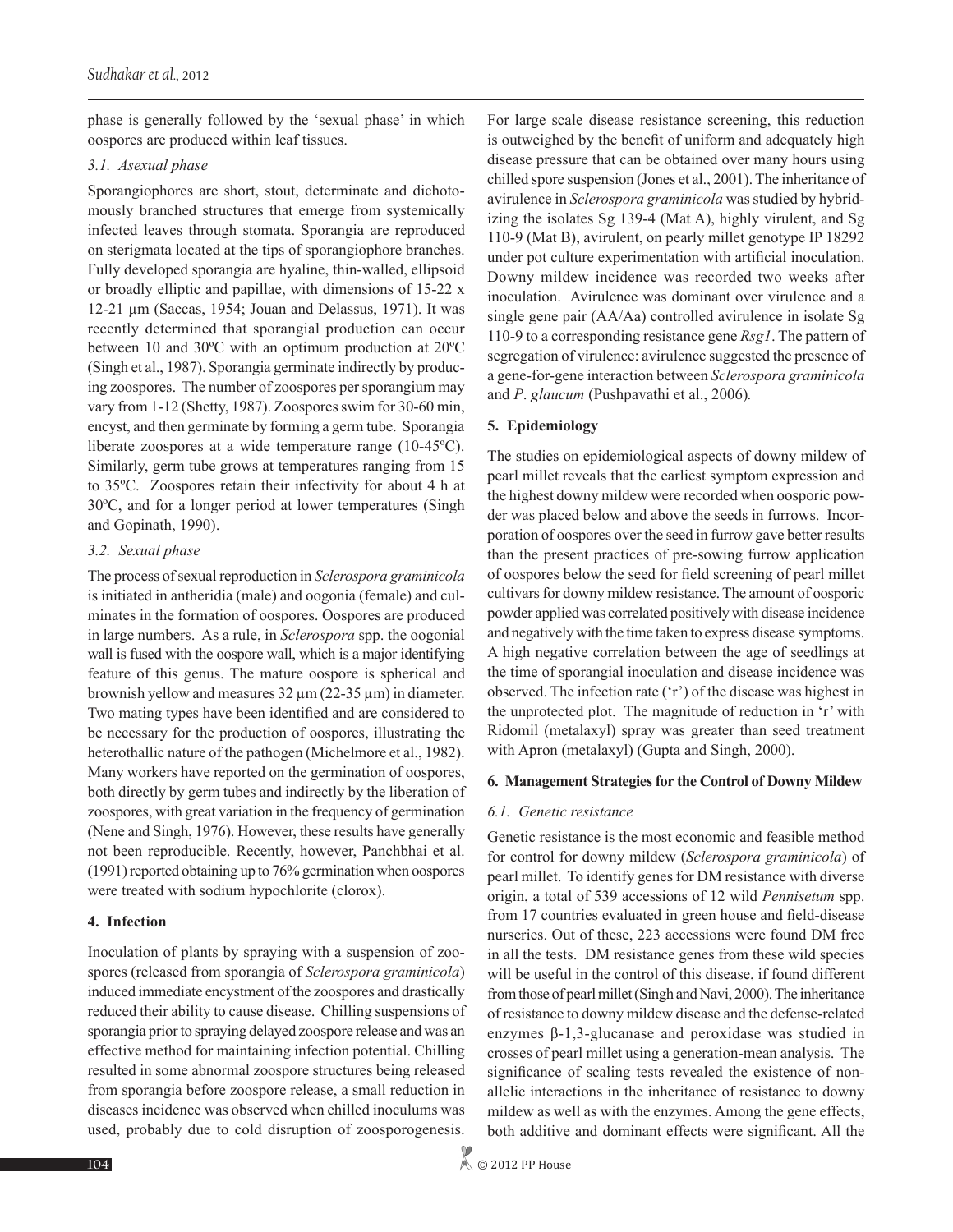non-allelic interaction effects were significant in the crosses. Studies on the isoenzyme patterns of the enzymes substantiated the results of the disease incidence experiments inmost of the generations. The results indicated that the inheritance of downy mildew disease resistance and the expression of β 1,3 glucanase and peroxidates in pearl millet is not only under the control of additive and dominant genes but are also governed by complex non-allelic interactions (Shetty et al., 2001). Dieng et al. (1999), when they screened 26 varieties of pearl millet from different countries of Western and Central Africa in two localities in Senegal, they identified some sources of resistance to the disease. The control variety 7042 had an incidence of 97%. In general, the different varieties presented low disease incidence and severity and reactions differed between the localities, it indicates that existence of physiological strains. A protein was identified by Sishupala et al. (1996) from a virulent pathotype of *Sclerospora graminicola*, the binding reaction of which differentiated susceptible and resistant cultivars of pearl millet to downy mildew disease. This protein and corresponding antibody were used in an enzyme-linked immunosorbent assay (ELISA) to screen suspension cells of pearl millet cultivars for their resistance to the downy mildew pathogen. Screening results for 31 pearl millet cultivars correlated positively with the established field screening method. The anatomical studies conducted on leaves of three different cultivars of pearl millet (*Pennisetum glaucum*) having varying degrees of resistance and susceptibility to downy mildew disease caused by *Sclerospora graminicola* reveals that cuticular and epidermal thickness were significantly higher in leaves of the highly resistant cultivar (P-310-17) compared with the highly susceptible cultivar (7042 DMS). However, the highly resistant cultivar had a significantly lower stomatal index and higher epicuticular wax content when compared with the highly susceptible cultivar. These anatomical characteristics seem to provide a greater degree of defense against penetration and invasion by *S*. *graminicola* in the highly resistant cultivar (Yadav and Thakur, 2001).

### *6.2. Screening for resistance*

Use of resistant cultivars is the most cost-effective method for the control of downy mildew. Considerable progress has been made in the development of identification of sources of resistance and breeding of resistant cultivars. Ramesh et al. (2003) screened eleven forage composites and their parents against 6 diverse pathotypes of *Sclerospora graminicola* in greenhouse conditions and also in field nursery, using infector row system at Patancheru. Three genotypes (DRSB 3, DRSB 7 and IP 14305) of pearl millet (*Pennisetum glaucum*) were resistant with  $\leq 5\%$  mean downy mildew incidence. Seven genotypes (DRSB 6, DRSB 7, DRSB 10, Giant Bajra, IP 9294, IP 14188 and IP 14305) had <10% downy mildew incidence. Average linkage cluster analysis broadly classified the 17 genotypes

into 3 groups- resistant, moderately resistant and susceptible. The reaction to downy mildew of 11 pearl millet lines were evaluated at 17 locations in India from 1995 to 1999 and found that the disease incidence varied significantly among lines, locations and years. The tested pearl millet lines exhibited significant differential resistance. Resistance in lines IP 18292, IP 18293, 700651 and P310 17 was most stable regardless of the location or season. Based on the reaction of the 11 pearl millet lines, the 17 *Sclerospora graminicola* populations were grouped into six putative pathotypes by Thakur et al. (2004). Rao et al. (2005) evaluated 585 pearl millet fields during 2001-04 in Rajasthan of India, of the 585 pearl millet fields, 59% were infected by DM. The mean DM incidence varied from low to moderate (1-21%). Of the 26 hybrids encountered during the survey, 6 hybrids (Pusa 23, JKBH 26, Proagro 9444, Pioneer 7688, PAC 931 and HHB 67) were highly resistant (mean DM incidence of  $\langle 5\% \rangle$  and 13 hybrids were disease free. Significant variation in disease incidence of downy mildew was observed in 147 germplasm lines evaluated for their resistance and disease incidence ranged from 0 to 90%. The data indicated that more than 60% genotypes were susceptible or highly susceptible. Out of 147 lines, 25 were highly resistant (out of these, 10 lines: IP 9, IP 55, IP 104, IP 253, IP 262, IP 336, IP 346, IP 498, IP 545 and IP 558 were completely free from DM infection at both the growing stages, i.e. 30 and 60 DAP in both the years of testing 2005 and 2006), 32 resistant, 52 susceptible and 38 highly susceptible to DM (Sharma et al., 2007). Zarafi (2007) screened 152 pearl millet genotypes for resistance to downy mildew under field conditions during 2000, 2001 and 2002 wet seasons. The disease incidence and severity were assessed 65 days after sowing. The results indicate that, 70 genotypes showed resistance, 43 were moderate resistance, 35 were moderate susceptibility and 3 genotypes were susceptible. The results indicate that, availability of germplasm with resistance to DM.

### *6.3. Transgenic studies*

Transgenic pearl millet lines expressing pin gene exhibiting high resistance to DM pathogen, *Sclerospora graminicola* were produced suing particle-inflow-gun (PIG) method.  $T_1$ plants resistant to DM invariably exhibited tolerance to Basta suggesting co-segregation of *pin* and *bar* genes. Further, the downy mildew resistant  $T_1$  plants were found positive for *pin* gene in Southern and Northern analyses thereby confirming stable integration, expression and transmission of *pin* gene.  $T_2$  progenies from  $T_0$  confirmed to dihybrid segregation of 15 resistant: 1 susceptible plant (Lata et al., 2006).

### *6.4. Induced resistance*

Innate defense mechanisms in plants can be triggered and enhanced by certain agents which were referred to as inducers. Inducing resistance against a broad spectrum of pathogens in otherwise susceptible plants is seen as a potentially safer

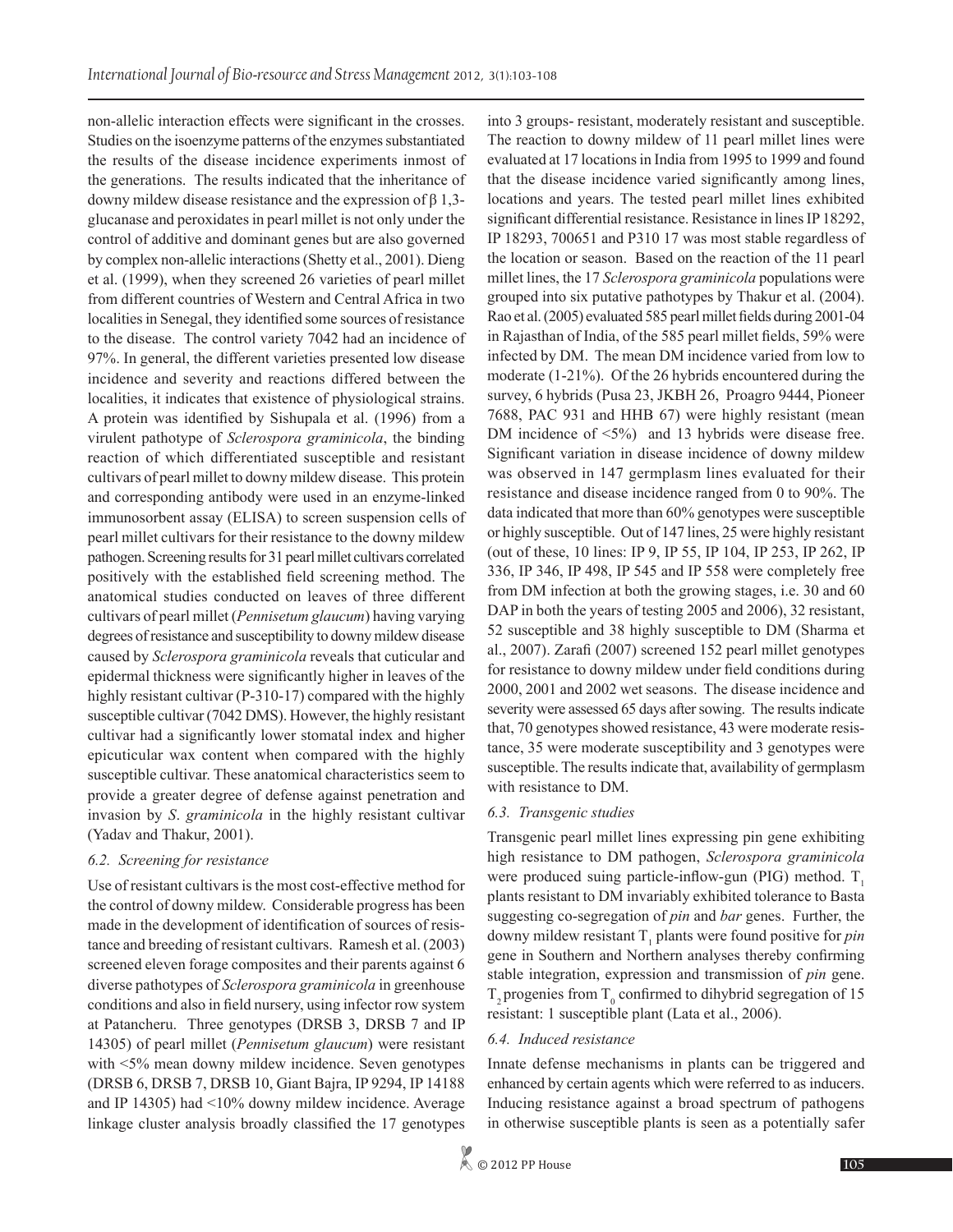alternative to other methods of chemical control of plant diseases. Cerebrosides, which are glycosphingolipids extracted from various plant pathogens, have been reported as resistance elicitors. It elicited resistance against downy mildew disease (*Sclerospora graminicola)* of pearl millet (*Pennisetum glacum*) that was highly significant. The resistance was of systemic nature and the time required for the resistance to build up was from 2nd day onwards (Deepak et al., 2003). Pre-treatment of pearl millet seedlings with a suboptimal concentration of *Sclerospora graminicola* induced resistance that protected plants (62%) from subsequent infection by the optimal concentration of the pathogen moreover, it enhances the vegetative and reproductive growth parameters of resistance-induced plants. The resistance achieved through this was independent of cultivar and was not related to its constitutive resistance. No adverse effect either on the host or pathogen when Nitric oxide (NO) used for its effectiveness in protecting pearl millet plants against downy mildew disease caused by *Sclerospora graminicola*. Aqueous sodium nitroprusside (SNP) seed treatment with or without polyethylene glycol (PEG) priming was the most effective in inducing the host resistance against downy mildew both under greenhouse and field conditions. Spatiotemporal studies corroborated that the protection offered by NO donor treatment was systemic in nature and a minimum of 3-day time gap between the inducer treatment and subsequent pathogen inoculation was necessary for maximum resistance development (Manjunatha et al., 2008). Seed treatment and foliar sprays with Ind-Ile-Me (1-oxo-indanoyl-L-isoleucine methyl ester) were tested for inducing resistance against downy mildew disease caused by the phytopathogenic oomycete *Sclerospora graminicola* in pearl millet and found that, under greenhouse conditions, a 50% protection, under field conditions 60% protection achieved moreover, the induction of resistance was correlated with the enhanced activities of defense-related proteins such as phenylalanine-ammonialyase, peroxidase and enhanced level of hydroxyproline-rich glycoproteins. Ind-Ile-Me can be used as a valuable protection compound in downy mildew disease management (Shantharaj, 2007). In search of suitable alternative to the otherwise perilous chemical control strategy of disease management, the amino acid proline was evaluated for its efficacy to elicit resistance in pearl millet against downy mildew disease caused by *Sclerospora graminicola* both under greenhouse and field conditions by Raj et al. (2004). Seed treatment with proline at 50 mM for 3 h significantly enhanced seed germination and seedling vigor of pearl millet compared to the control and also it protected the plants from downy mildew by offering 58% protection under greenhouse and 67% protection under field conditions. Three days were required for proline-treated plants to develop resistance, which was systemic and was sustained throughout the life of the plants. The studies carried out by Babitha et al. (2002) revealed that, when superoxide dismutase (SOD) was

inducted, the differential reactions are noticed in resistant (IP 189292) and susceptible (23 B) pearl millet seedlings inoculated with *Sclerospora graminicola*, the SOD activity was greatest in roots and 2 fold increase recorded in resistant seedlings upon inoculation with the pathogen. Induction of resistance in pearl millet against downy mildew disease was studied by (Geetha and Shetty, 2002) treating seeds of highly susceptible pearl millet cultivars with plant activator benzothiadiazole (BTH) (CGA 245704), calcium chloride  $(CaCl_2)$ and hydrogen peroxide  $(H_2O_2)$ . BTH at 0.75%, CaCl<sub>2</sub> at 90 mM and  $H_2O_2$  at 1 mM were efficient in managing the disease by giving 78, 66 and 59% protection respectively. To develop maximum resistance a gap of 4 days is required between inducer treatment and inoculation of the pathogen. Inducer treatment not only offered protection but also increased the vegetative and reproductive growth parameters and enhanced grain yield. BTH gave more protection than calcium chloride and hydrogen peroxide. Seedlings raised from inducer-treated seeds recorded an early and increased hypersensitive response as a reaction to *Sclerospora graminicola* inoculation.

#### *6.5. Plant products*

Watery extracts of forty plant species commonly growing in across India have been screened for anti-sporulant activity against *Sclerospora graminicola*, the causative agent of pearl millet downy mildew. The crude extracts of 12 species *Agave Americana*, *Aloe vera*, *Artemisia parviflora*, *Citrus linon*, *Citrus sinensis*, *Eucalyptus globosus*, *Euphorbia hirta*, *Leucas aspera*, *Murraya koenigi*, *Ocimum sanctum*, *Santalum album*  and *Zingiber offinale* completely inhibited the zoospororangium formation. The anti-sporulant activity of commercialized *Azadirachta* preparation (nutri-neem) was more pronounced than that of *Reynutria* based one (milsana) and *Sabadilla* (veratrin), however, these botanical preparations held off synthetic fungicides and the most active watery extracts (Deepak et al., 2007). The leaf extract of *Datura metel* protected pearl millet plants against downy mildew disease caused by *Sclerospora graminicola*, the highest seed germination and seedling vigor was recorded when seeds were treated with a 2% extract for 3 h. when tested for induction of resistance against downy mildew disease. Seed treatment with *Datura metel* extract resulted in 79 and 67 % protection under greenhouse and field conditions, respectively. The resistance offered by this, to be systemic acquired resistance (SAR) and was active at both early and later stages of plant growth (Devaiah et al., 2009).

#### *6.6. Biological control*

Pearl millet seeds when soaked in sporulated culture of biological control agents *Trichoderma viride*, *Trichoderma harzianum*, *T*. *hamatum*, *Pseudomonas fluorescens*, maximum seed emergence was recorded with *P. fluorescens*, *T*. *harzianum*  and *T*. *viride* also reduced disease incidence up to 52.40% compared to the control. None of the formulations matched the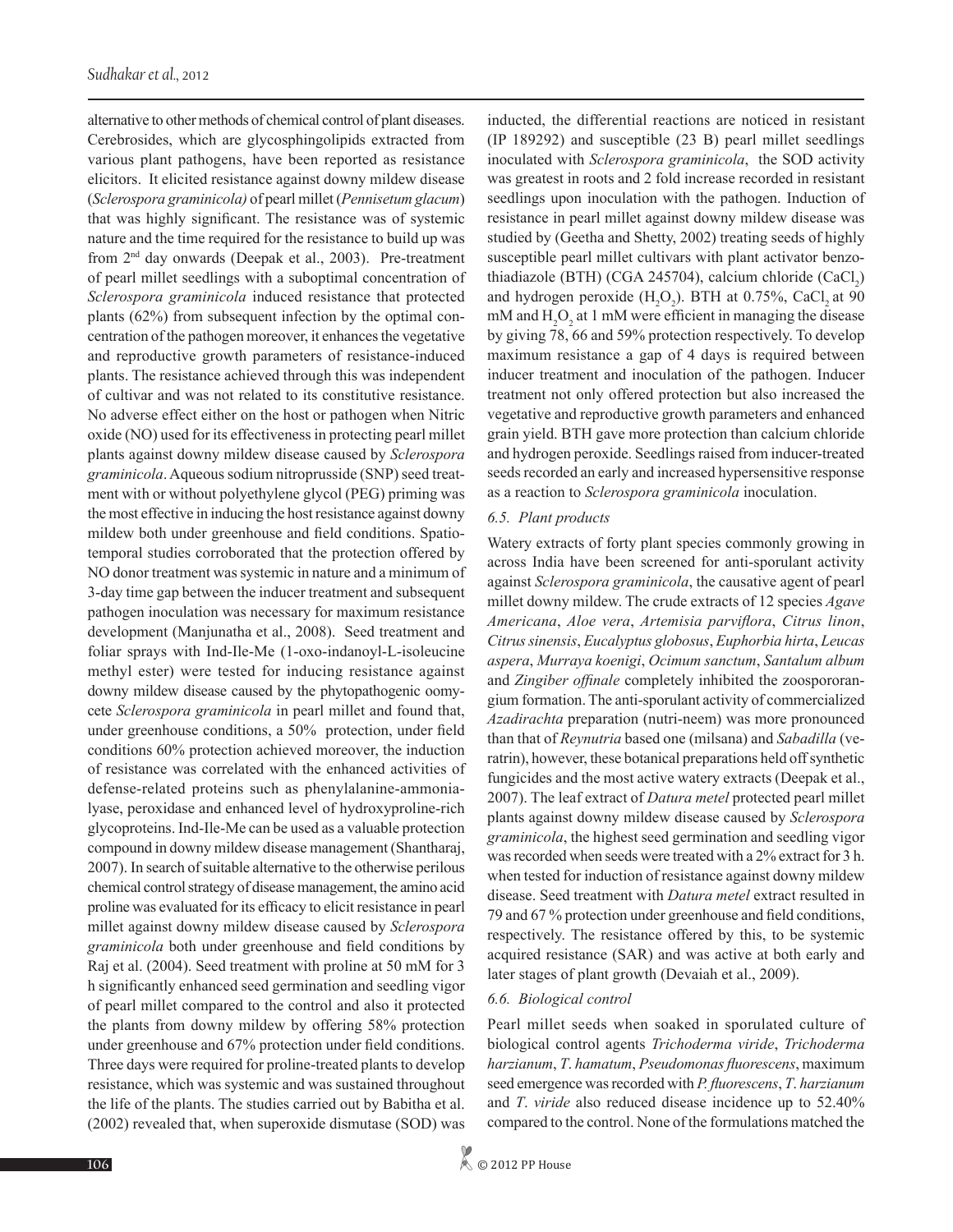level of metalaxyl in offering protection against downy mildew. Soil amendment was the most suitable and desirable way of delivering formulations (Mane et al., 2007). Similar findings were recorded by Latake and Kolase (2007). Studies on downy mildew management resulted in varied degrees of protection by the PGPR both under greenhouse and field conditions. With fresh suspensions, treatments with INR7 (*Bacillus pumilus*) resulted in the highest protection (57%), followed by *Bacillus pumilus* strain SE34 and *B*. *subtilis* strain GB03, which resulted in 50 and 43% protection, respectively, compared with the untreated control. With powdered formulation, PGPR strain INR7 suppressed downy mildew effectively, resulting in 67% protection, while SE34 resulted in 58% protection, followed by GB03 with 56% protection. The tested PGPRs both as powdered formulations and fresh suspensions can be used within pearl millet downy mildew management strategies and for plant growth promotion (Raj et al., 2003).

# *6.7. Chemical control*

Seed treatment with 6 g Apron 35 WS  $Kg^{-1}$  of seed + spray of 4 g Ridomil MZ  $1<sup>-1</sup>$  recorded the lowest disease incidence at 30 (1.83%) days after sowing and at the dough stage (6.73%). Copy yield  $(1617 \text{ kg ha}^{-1})$  and percentage increase over the control (160%) were also highest for this treatment (Pandya et al., 1999). The formulations of metalaxyl when tested as seed treatment or foliar spray controlled downy mildew of pearl millet. Control depends on the rate of application and on varietal susceptibility, more fungicide being required on more susceptible cultivars. When metalaxyl used at  $\geq 2$  g a.i. kg-1 seed it is toxic to germination, particularly with Apron 35 SD formulation (Singh and Shetty, 1990). Seed treatment with metalaxyl (Apron 35 WS)  $\omega$  2 g a.i. kg<sup>-1</sup> seed controlled downy mildew up to 20-22 days after sowing (DAS). Seed treatment by Apron 35 WS 2 g a.i.  $kg^{-1}$  seed followed by one spray of Ridomil MZ 72 WP (metalaxyl + mancozeb) at 4 g l -1 at 20 DAS gave the best results, with the disease incidence 4.63 and 41.59% as compared to 39.10 and 69.92% in control at 30 and 60 DAS, respectively. Seed treatment with Aliette (fosetyl-ammonium) alone at 5 g  $kg^{-1}$  seed was ineffective in controlling the downy mildew (Pandya et al., 2000).

# **7. Conclusion**

Downy mildew disease of pearl millet is one of the most important diseases in almost all growing areas of the country. Though genetic resistance is one of the best ways, however breeder may fail to focus on achieving potential yield. So, fungicide may help not only to control the disease incidence below threshold level but also to get economic return.

# **8. References**

Babitha, M.P., Bhat, S.G., Prakash, H.S., Shetty, H.S., 2002. Differential induction of superoxide dismutase in downy mildew-resistant and susceptible genotypes of pearl millet. Plant Pathology 51(4), 480-486.

- Butler, E.J., 1907. Some diseases of cereals caused by *Sclerospora graminicola*. Memoirs of the Department of Agriculture in India, Botanical Series 2, 1-24.
- Deepak, S.A., Raj, S.N., Umemura, K., Kono, T., Shetty, H.S., 2003. Cerebroside as an elicitor for induced resistance against the downy mildew pathogen in pearl millet. Annals of Applied Biology 143(2), 169-173.
- Deepak, S.A., Oros, G., Satyanarayana, S.G., Shetty, H.S., Sashikanth, S., 2007. Antisporulantactivity of watery extracts of plants against (*Sclerospora graminicola*) causing downy mildew disease of pearl millet. American Journal of Agricultural and Biological Sciences 2(1), 36-42.
- Devaiah, S.P., Mahadevappa, G.H., Shetty, H.S., 2009. Induction of systemic resistance in pearl millet (*Pennisetum glaucum*) against downy mildew (*Sclerospora graminicola*) by *Datura metel* extract. Crop Protection 28(9), 783-791.
- Dieng, A., Ley, G.D., Nair, M.S., Samb, P.I., Gyeye, M., Mbaye, D.F., 1999. Screening of varieties of millet (*Pennisetum glaucum*) for their resistance to mildew caused by *Sclerospora graminicola*. Journal of Agriculture and Environment for International Development 92(1), 21-32.
- Geetha, H.M., Shetty, H.S., 2002. Induction of resistance in pearl millet against downy mildew disease caused by *Sclerospora graminicola* using benzothiadiazole, calcium chloride and hydrogen peroxide—a comparative evaluation. Crop Protection 21(8), 601-610.
- Gupta, G.K., Singh, D., 2000. Epidemiological studies on downy mildew of pearl millet (*Pennisetum glaucum*). International Journal of Tropical Plant Diseases 18(½), 101-115.
- Jones, E.S., Breese, W.A., Shaw, D.S., 2001. Inoculation of pearl millet with the downy mildew pathogen, Sclerospora graminicola: chilling inoculums to delay zoospore release and avoid spray damage to zoospores. Plant Pathology 50(3), 310-316.
- Jouan, B., Delassus, M., 1971. Principales maladies des mils et sorghos observes au Niger. Agronomie Tropicale 26(8), 830-860.
- Lata, A.M., Rao, K.V., Reddy, T.P., Reddy, V.D., 2006. Development of transgenic pearl millet (*Pennisetum glaucum*) plants resistant to downy mildew. Plant Cell Reports 25, 927-935.
- Latake, S.B., Kolase, S.V., 2007. Screening of bioagents for control of downy mildew of pearl millet. International Journal of Agricultural Sciences 3(2), 32-35.
- Mane, S.S., Chaudhari, K.N., Patil, B.D., 2007. Efficacy of biological control agents against downy mildew of bajra.